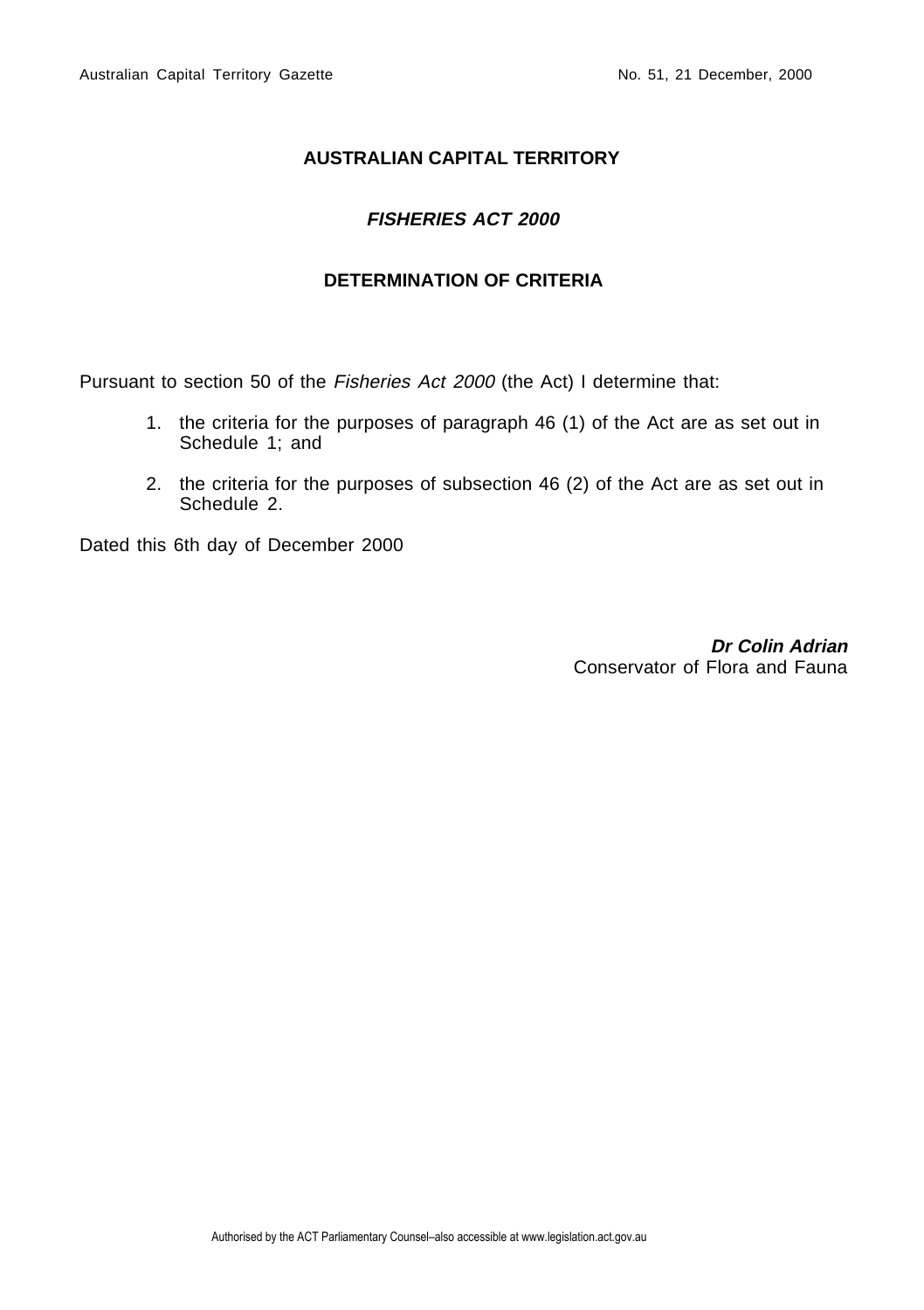### **Schedule 1**

### **Directions on the Keeping of Records for the Purposes of Paragraph 46 (1) of the Fisheries Act 2000**

For the purposes of subsection 46 (1) of the Act, a commercial fisher shall keep the following records in respect of all fish taken or sold by him or her –

#### **For all fish taken:**

- (a) the marketing name, number and weight of each species of fish taken,  $(b)$  the date the fish were taken.
- the date the fish were taken.
- (c) the full name and address of the commercial fisher who took the fish, and
- (d) the full name and signature of the person completing the record.

#### **For all fish sold:**

- (a) the marketing name, number and weight of each species of fish sold,
- (b) the date of the sale,
- (c) the full name and address of the seller,
- (d) the full name and address of the purchaser,
- (e) the full name and signature of the person completing the record,
- (f) the price per kilogram, price per packet or price per unit of each species of fish sold,
- (g) the total sales value of each species of fish sold, and
- (h) in respect of each sale, a unique identifying number allocated to the sale for the purposes of the record, being a number that is one of a sequence.